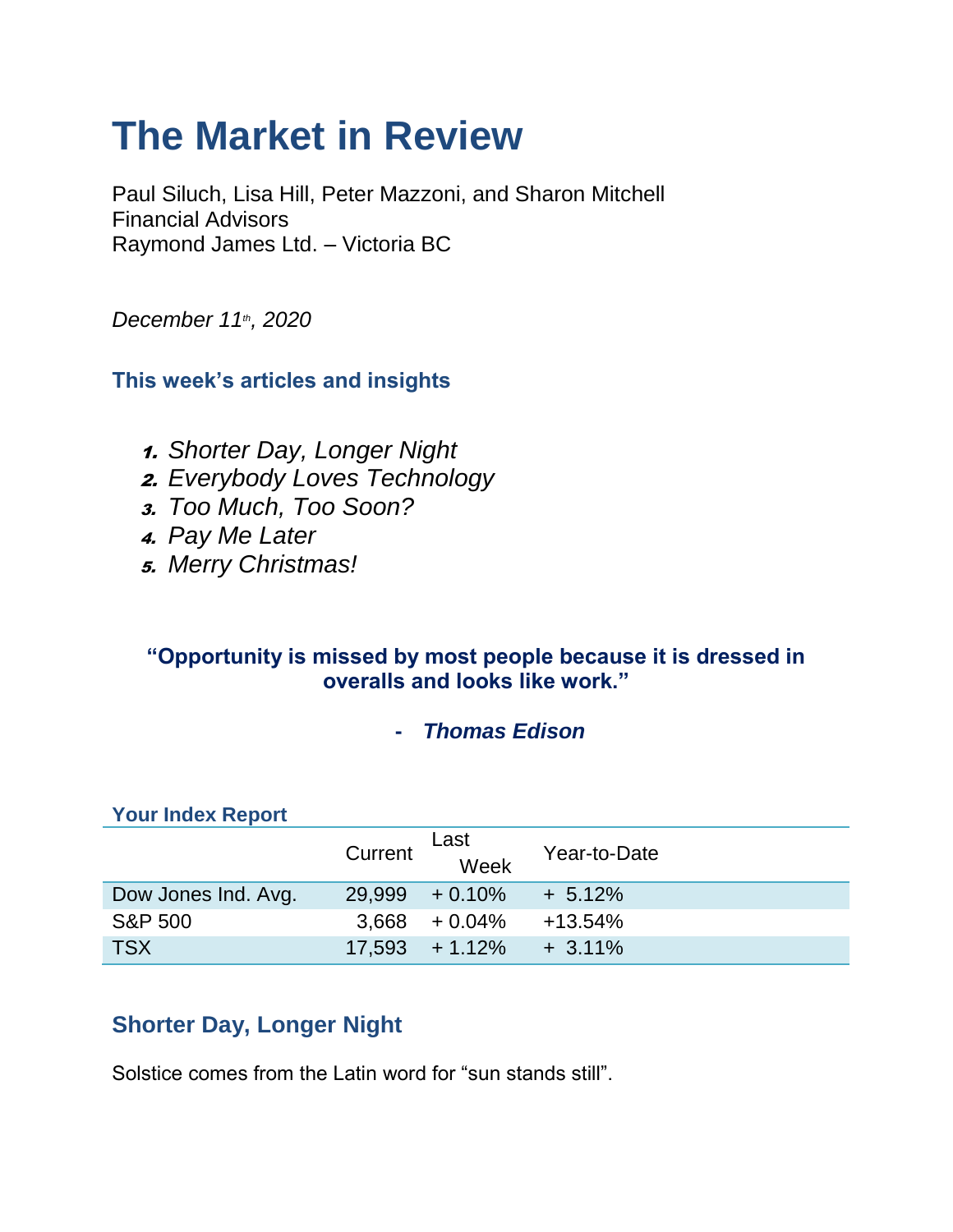The ancient Persians called it Mithra, after their god of light. The Chinese call it Dong Zhi, which means "winter arrives" while to the Jewish tribes it was Tekufat Tevet. Scandinavians called it Juul, which we turned into *Yule* when we adopted their burning of a log for Christmas: the yule log. It is a day celebrated by many as the return of the sun and darkness turning into light, a time of feasting on autumn harvests and drinking the wines and ales that had been fermenting since the summer.

On Monday December 21<sup>st</sup>, at 2 a.m., the northern hemisphere will pass through its winter solstice, which is our shortest day of the year and longest night. Christmas happens for Christians just a few days after on the  $25<sup>th</sup>$ , which some historians say was chosen to replace earlier pagan festivals. For whatever reason, it is now the largest and most widely-celebrated holiday on Earth. Most festivals at this time of year also include charity and lights to drive away the darkness. Rome's celebration was called Saturnalia, which introduced the concept of gift-giving. Saturnalia was also big on debauchery. We don't include much of that anymore, but who knows this year? Everyone is locked down again, and very bored.

The ancient global calendar had multiple celebrations at the winter solstice. Humans have observed it as far back as the Neolithic period—the last part of the Stone Age around 10,200 BC. Structures from Stonehenge and Angkor Wat to Machu Picchu are aligned with the rising sun of the winter solstice because, to the ancients, it was a time of great hope. It is still seen that way by millions of people eager to see spring return.

The winter solstice is not the coldest day of the year, nor is it the point when the earth is furthest from the sun. The coldest day comes about 6 weeks after solstice, thanks to the slow cooling of our oceans continuing to give off heat until early February. It is the same at the summer solstice, because the oceans absorb heat until mid-August and then start giving it back. Most planets in the solar system also have solstice days, but their hottest and coldest points occur exactly at the solstice moment because they don't have oceans acting as blankets.

Also, what matters for heat is the angle of intensity. Because the northern hemisphere is tilted away from the sun in winter, we receive the weakest solar rays in December even though Earth is closest to the sun in January.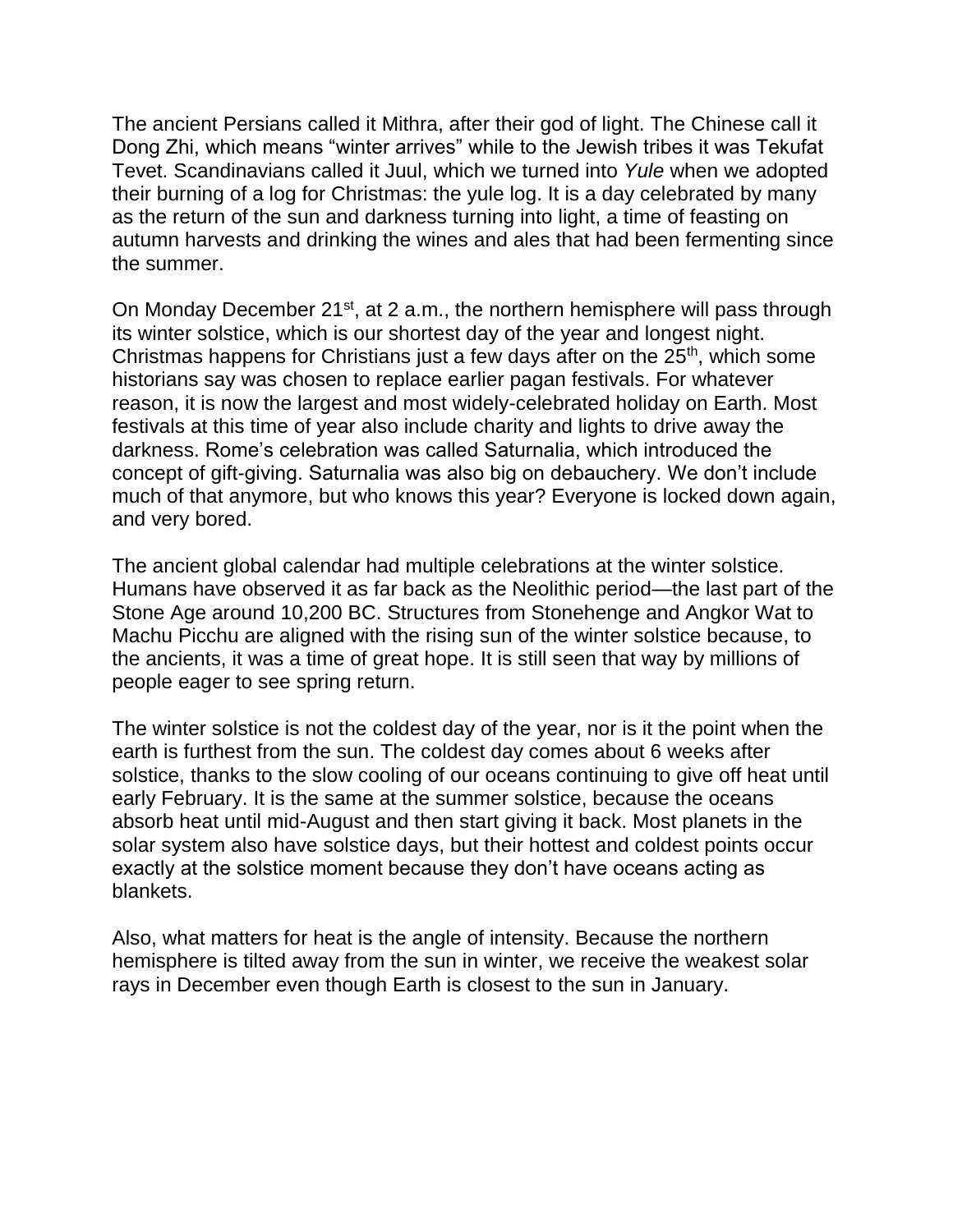

Your noontime shadow will be the longest of the year on the  $21^{st}$ , if it is a sunny day and you want to try this.

However you look at it, we are just 10 days from the winter solstice, which means more light and longer days ahead. It can't come soon enough.

### **Too Much, Too Soon?**

The theme of hope and rebirth has never been stronger than this year. Winter solstice in 2020 coincides with the global rollout of huge vaccination programs. We will see mass innoculations starting from Pfizer (**NYSE PFE**) and Moderna (**NASDAQ MRNA**) in the UK and North America, Sputnik V in Russia, as well as China's internal ones in that country. The U.S. government now says every American who wants a Covid-19 vaccine will have one by June. Canada is likely to have to wait until autumn before we receive enough doses.

There are a few problems with this, however.

*"Everyone has a plan 'till they get punched in the mouth."*

**-** Mike Tyson

Ever since November 9<sup>th</sup> when Pfizer announced its successful test data, markets have been celebrating. We've 'baked in' a lot of good news before it even happened. What if we get some bad news?

For example, the \$1 trillion stimulus bill in the U.S. remains stuck because the two sides can't come to agreement. Markets have become addicted to new money flowing in and they were expecting this to happen before now.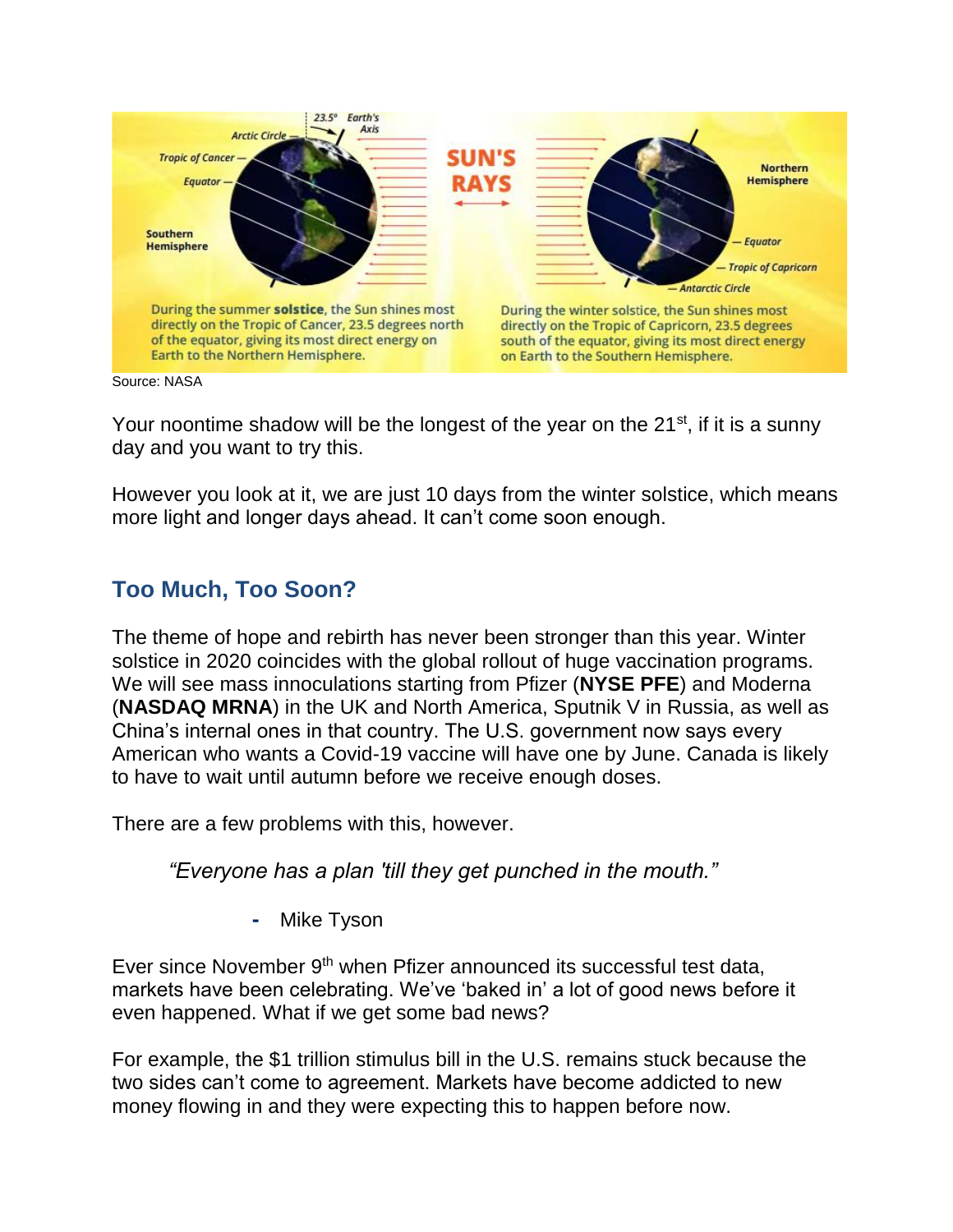Also, going back to the solstice analogy, the coldest day of the year occurs 6 weeks after December 21<sup>st</sup> because of the temperature lag. Drug companies have only begun ramping up vaccine production. Distributing them to every town and nursing home will be an enormous logistical challenge. Expect to hear of delays, lost shipments, and thefts over the next few months. As a result, markets could be quite volatile as investors swing back and forth between "stay at home" and "re-opening" stocks. We are already seeing some of this because of the renewed lockdowns announced over the last week.

Bullish sentiment is now back to where it was last January. Markets don't have to crash, but they usually cool off when investors get too giddy. When Crowd Sentiment gets this high, markets often decline or stay flat for several months.



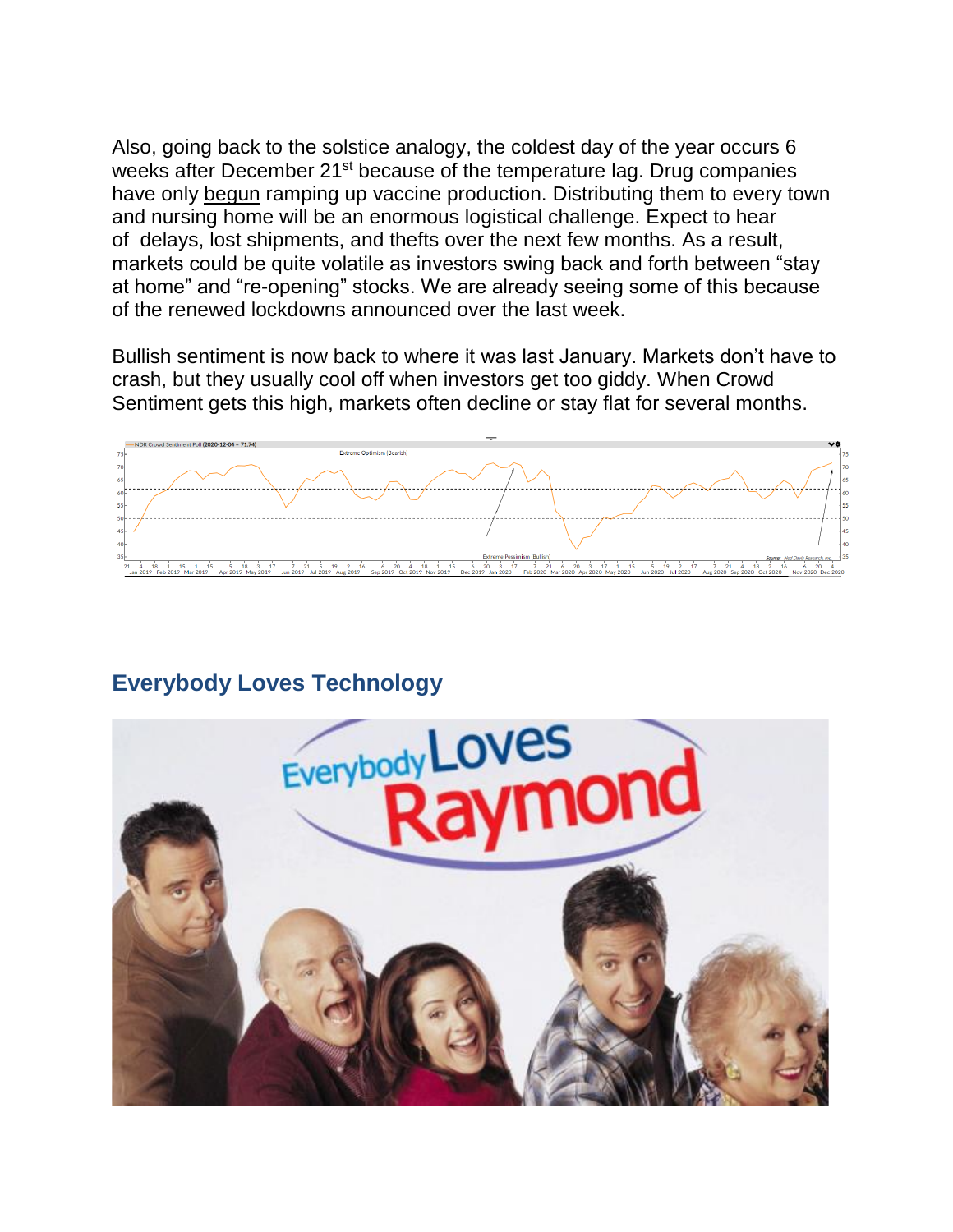Like the old TV show, today *everybody loves technology*. And why not? Technology shares have been in a bull market since 2009. And 2020 has seen the best performance for this sector since 1999.

Can we get more? Sure. Even including a -30% decline in 1998, the Nasdaq index doubled from 1998 to 2000.

Valuations became ridiculous by 2000, though, and the Nasdaq proceeded to fall almost -80% over the next two years. It wasn't all bad news. Both Alphabet (**NASDAQ GOOGL**) and Netflix (**NASDAQ NFLX**) were born during this period. We are always on the lookout for the next big thing, but valuations today in many technology names are even more extreme than they were in 2000. When investing in technology today, we have to tread cautiously.

We do want to know where the next boom is going to be, though. Let's start by looking back 25 years.

In 1995, technology and energy both accounted for 10% of the S&P 500 index. That also happened to be the year that e-mail and the internet took off, leading to the Tech Bubble of 2000. Both fell for a few years but by 2008, the two were equal once again at 15% each. Oil shares were higher because prices had surged to \$100 per barrel. The next decade saw technology outpace everything on its way to almost 30% of the index, thanks to the pandemic, on-line shopping, and cloud computing. Energy, on the other hand, declined as renewable power sources took off and climate issues came to the forefront.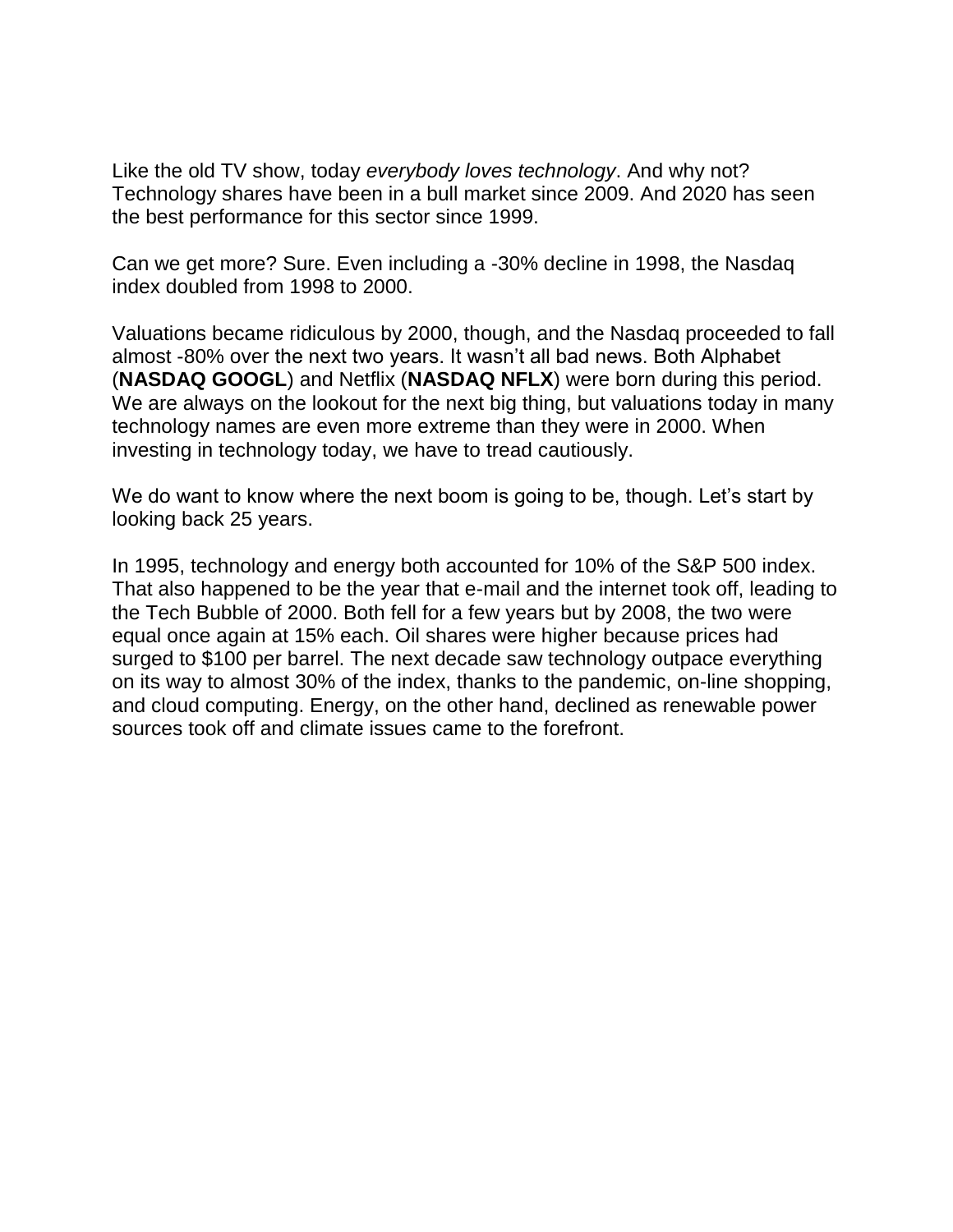

Today, energy is a paltry 2.3% of the S&P 500, leading many to believe it is on its way to zero. In fact, most commodities have performed poorly, from iron ore to copper to wheat.

Energy is an interesting topic. While many say we have to replace oil with green energy sources, the truth is, we are going to need all of them. Humans are an energy-thirsty bunch. We charge everything from cars and watches to toothbrushes and screwdrivers now – everything is electric. Our beds may have motors to tilt them up and down, and our bathrooms and kitchens have heated floors.

While coal was passed by oil in 1963 as the world's primary fuel, we did not stop using it. In fact, we've never used more than today. The only energy source that has actually declined is the burning of wood – everything else from solar to nuclear to natural gas is being used more every year.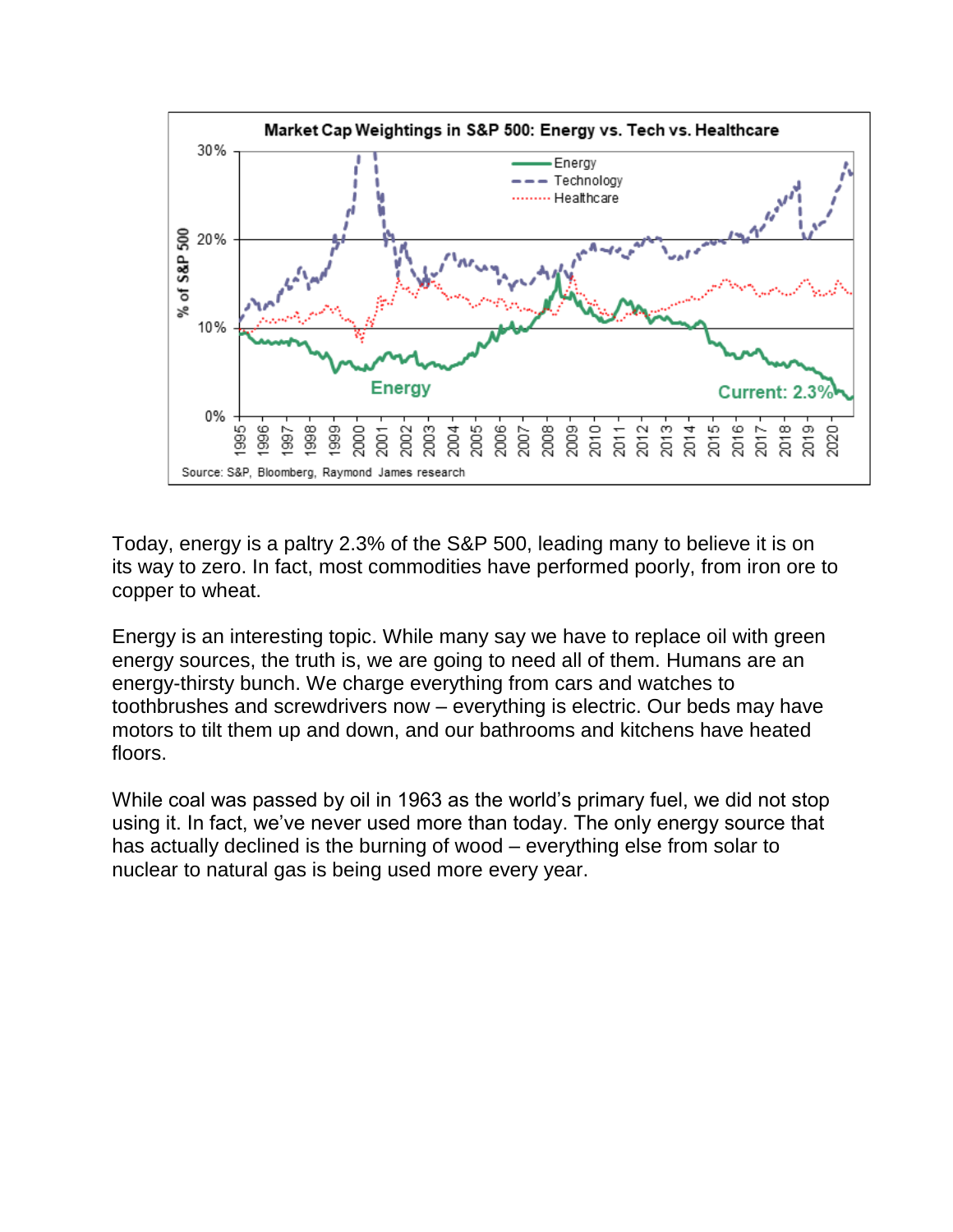

Energy transitions increase total consumption of energy Cheaper energy increases consumption and encourages new uses New sources complement rather than substitute existing sources in early/mid stages

We asked Ned Davis Research to show us the most undervalued parts of the market right now. We are concerned about the high valuation of the overall index, so wanted to know if there were sectors that were cheap, or at least *relatively cheap*.

What came back were financials – banks, in particular – and, not surprisingly, energy. These are the two sectors that were hurt most this year, and have rebounded the most since news of the vaccine was announced. The surprise of 2021 could be oil back above \$60 per barrel, and how profitable this will make many energy companies.

The other interesting sector is the middle one in this graph, which we show again: health care. It has muddled along for years with decent returns, but is often the wallflower at the dance when technology shows up.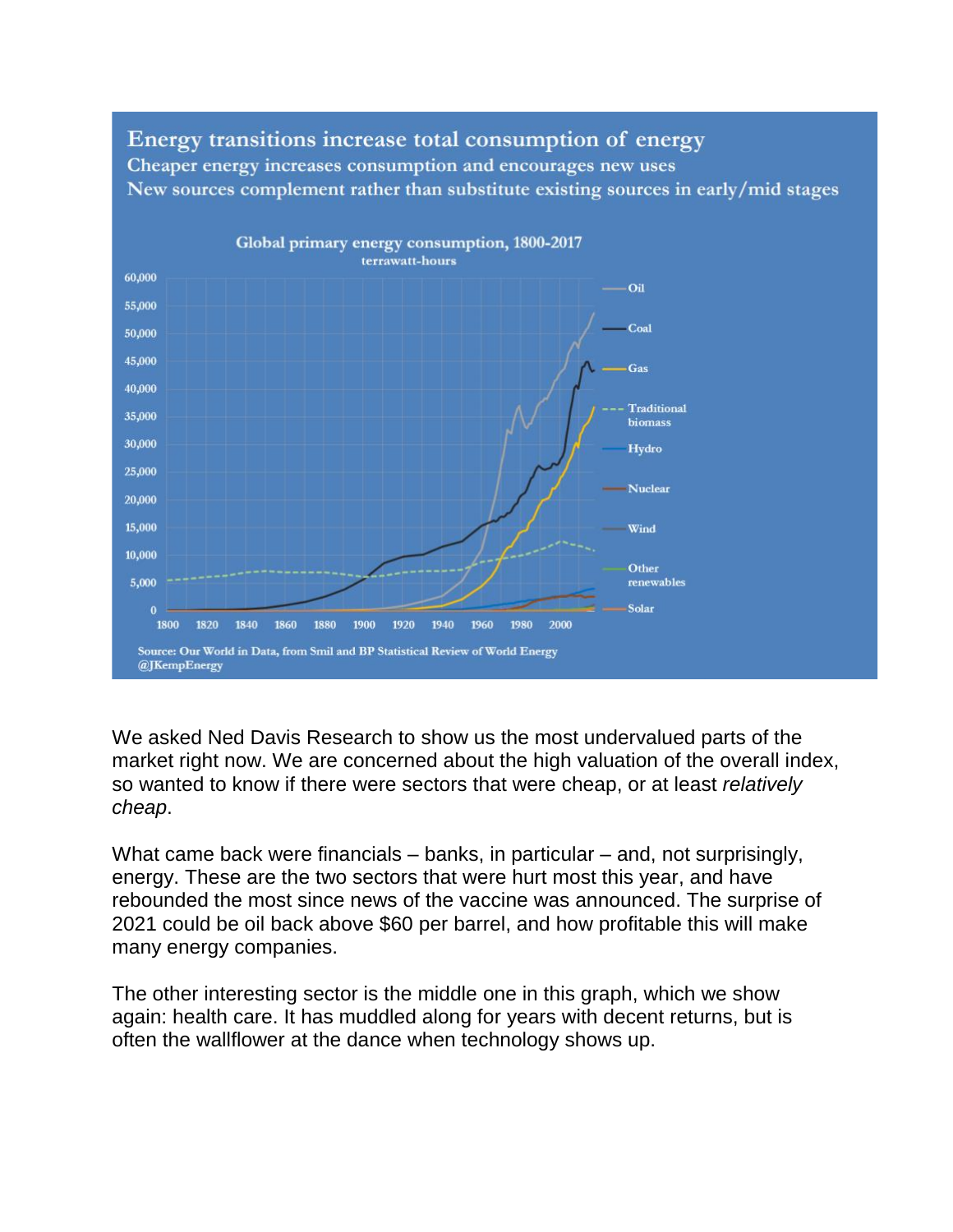

Some have said the 2020's will be a golden age for health care investments. By 2026, every Baby Boomer in the U.S. will be eligible for Social Security. This means the nation's biggest generation will be at the age where they need more health care, or demand higher quality health care.

Just in time, technology advancements are coming to the rescue. Technology is changing everything from implantable devices to speeding up the discovery of new drugs.

And the pandemic has certainly accelerated many existing trends:

• Telehealth is exploding. For many conditions, this is unconditionally more efficient for patient and doctor alike.

- Research into vaccines for the coronavirus will ultimately benefit influenza and every communicable disease. Researchers are even harnessing viruses to kill cancer cells – a new brain cancer therapy using a virus was announced in July.
- We are entering a golden age in biotech and robotics/automation with new implantable lenses for eyes and better replacements for knees and hips.

We own two stalwarts – Merck (**NYSE MRK**) and AbbVie (**NYSE ABBV**) in our Dividend Value portfolios. There are health care mutual funds and ETFs that target newer and faster growing companies in the health care field. This is an area we are doing active research on.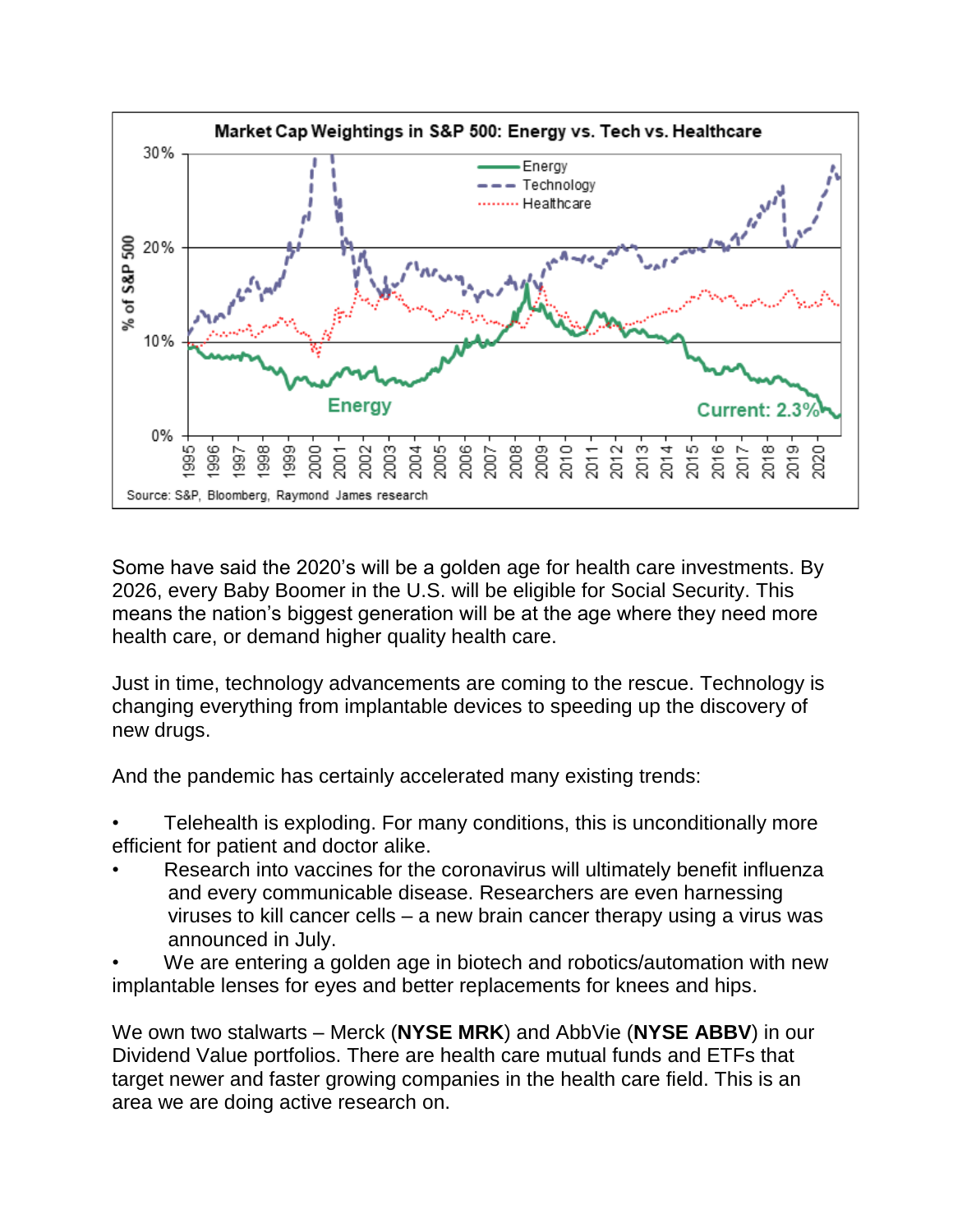### **Pay Me Later**

Governments today are borrowing amounts that dwarf the imagination. They have also become very fond of telling us how cheap debt is, so not to worry.

*"Our borrowing costs have never been lower!"*

However, while interest costs are cheap, we still need to repay the principal. That part never goes away. And because they have not cut costs, governments will be looking at tax increases.

In the U.S., the incoming Biden administration campaigned on reversing the Trump tax cuts. Americans can look forward to higher tax bills in the next few years.

In Canada, the top tax rate is already over 50% in every province. CIBC's Jamie Golombek said this in a recent National Post article:

*"I'm really not sure we can go much higher in terms of competitive advantage, and we are already paying a significant amount of tax. The top 9% of all taxpayers in Canada earn about one-third of all the income but pay about 55% of all the personal income tax."*

His best guess is that the federal government will hike the Goods and Services Tax (our national sales tax) from 5% to 7%. They will then look very closely at increasing taxes on capital gains, which is another hike on middle and higherincome Canadians.

*"In a nutshell, I would say capital gains inclusion rates is probably the most likely of all these particular changes."* 

This means some investors will consider taking more capital gains this year or early in 2021, before the new budget is announced.

Also, because capital losses can offset capital gains, any portfolio losers you hold might be worth saving until later next year. Capital losses are about to become more valuable in 2021 if capital gains become more highly taxed.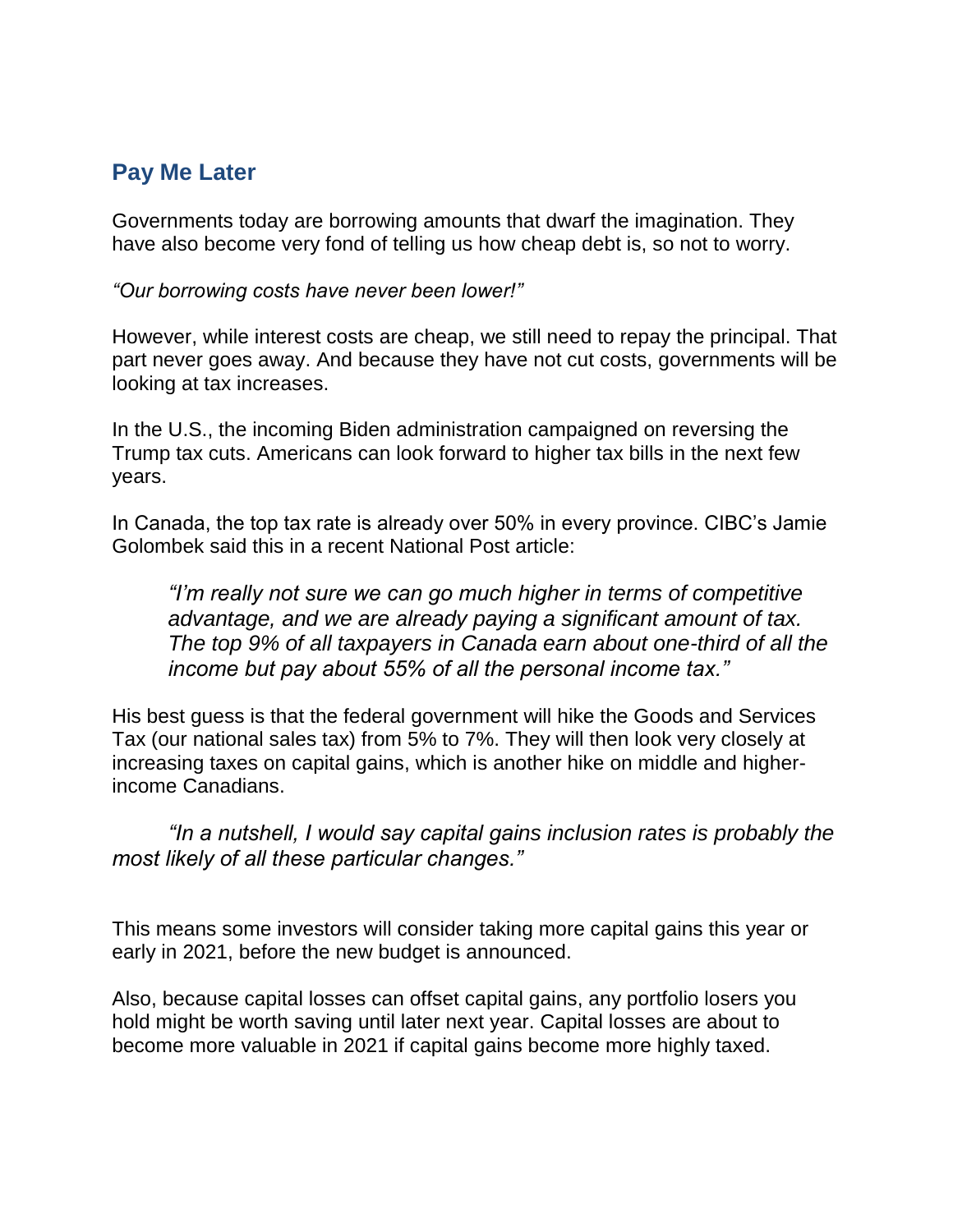#### **Merry Christmas!**

This will be the last newsletter for 2020, unless Paul finds himself inspired before New Year's Eve.

We hope for a calmer, freer, and vaccinated year in 2021. Our best wishes to you and your socially-distant families!

# *Thank you for your referrals this month! They are always handled with great care and discretion.*

#### **[http://www.dividendvaluepartners.com](https://eur04.safelinks.protection.outlook.com/?url=https%3A%2F%2Furldefense.proofpoint.com%2Fv2%2Furl%3Fu%3Dhttps-3A__nam11.safelinks.protection.outlook.com_-3Furl-3Dhttps-253A-252F-252Furldefense.proofpoint.com-252Fv2-252Furl-253Fu-253Dhttp-2D3A-5F-5Fwww.dividendvaluepartners.com-2526d-253DDwMFAw-2526c-253DK3dQCUGiI1B95NJ6cl3GoyhMW2dvBOfimZA-2D83UXll0-2526r-253D-5F6MBBSGYsFznIBwslhTiqBKEz4pHUCTd-5F9tbh-5FEpUMY-2526m-253DscBAtuMDuWZwK1IVr5YXjdB6aRS-2DfaGHAMq3jOn6sJU-2526s-253DenZqe4ZgcjH-5F33x5dT-2DvZq9A37d4AhNkXvjc6AbmYww-2526e-253D-26data-3D02-257C01-257C-257Cc172461ecbee4482512908d85e8192cf-257C84df9e7fe9f640afb435aaaaaaaaaaaa-257C1-257C0-257C637363258183615686-26sdata-3DewMvepveEmLgP7SL0jTlvLtATqW9IhbJ2C3UL0Em04c-253D-26reserved-3D0%26d%3DDwMF-g%26c%3DK3dQCUGiI1B95NJ6cl3GoyhMW2dvBOfimZA-83UXll0%26r%3D_6MBBSGYsFznIBwslhTiqBKEz4pHUCTd_9tbh_EpUMY%26m%3D7qOaEnVxLdGuCP74qXGTNk9xkBSFm8R3CYYmRfTv9PQ%26s%3DW8OEBAbaLee5suYwpNsPIikduscCx0SIuOWzAWRhAvc%26e%3D&data=02%7C01%7C%7C8a16eb9ab3cc4e585bab08d86b14e24b%7C84df9e7fe9f640afb435aaaaaaaaaaaa%7C1%7C0%7C637377085227534400&sdata=zzJlT4ayZo7AuSbfVFBCALNa%2FJqw6uhZi8Xlc7hQZtE%3D&reserved=0)**

We thank you for your business and your referrals and we hope you find our site user friendly and informative. We welcome your comments.

#### **How to contact us:**

[paul.siluch@raymondjames.ca](https://eur04.safelinks.protection.outlook.com/?url=https%3A%2F%2Furldefense.proofpoint.com%2Fv2%2Furl%3Fu%3Dhttps-3A__nam11.safelinks.protection.outlook.com_-3Furl-3Dhttps-253A-252F-252Fowa-2Dkel.raymondjames.ca-252Fowa-252Fredir.aspx-253FSURL-253Dz0BxOCXDlQ-2DAad1f-5Fa9igaARxm5Rd1VXE7UcmD4mZ3IZiacj7DPTCG0AYQBpAGwAdABvADoAcABhAHUAbAAuAHMAaQBsAHUAYwBoAEAAcgBhAHkAbQBvAG4AZABqAGEAbQBlAHMALgBjAGEA-2526URL-253Dmailto-25253apaul.siluch-252540raymondjames.ca-26data-3D02-257C01-257C-257Cc172461ecbee4482512908d85e8192cf-257C84df9e7fe9f640afb435aaaaaaaaaaaa-257C1-257C0-257C637363258183625679-26sdata-3DHJ7PtuamH3ey-252Bis0LQS7WLUtHpHoAnxnHrYxprmWKn4-253D-26reserved-3D0%26d%3DDwMF-g%26c%3DK3dQCUGiI1B95NJ6cl3GoyhMW2dvBOfimZA-83UXll0%26r%3D_6MBBSGYsFznIBwslhTiqBKEz4pHUCTd_9tbh_EpUMY%26m%3D7qOaEnVxLdGuCP74qXGTNk9xkBSFm8R3CYYmRfTv9PQ%26s%3DTKyIHrHn9jy3BGThbM3t6qa96Jt8NZSlnsJ21h5JIRM%26e%3D&data=02%7C01%7C%7C8a16eb9ab3cc4e585bab08d86b14e24b%7C84df9e7fe9f640afb435aaaaaaaaaaaa%7C1%7C0%7C637377085227544398&sdata=JNWyFZFoob4Jy6fPXmZiln9HSChMixeL83naEfwOpMM%3D&reserved=0) [lisa.hill@raymondjames.ca](https://eur04.safelinks.protection.outlook.com/?url=https%3A%2F%2Furldefense.proofpoint.com%2Fv2%2Furl%3Fu%3Dhttps-3A__nam11.safelinks.protection.outlook.com_-3Furl-3Dhttps-253A-252F-252Fowa-2Dkel.raymondjames.ca-252Fowa-252Fredir.aspx-253FSURL-253DglaBgdTdxPMFpiw4eumg-2DPzZXpo9vJyObrXLs1TKtIAZiacj7DPTCG0AYQBpAGwAdABvADoAbABpAHMAYQAuAGgAaQBsAGwAQAByAGEAeQBtAG8AbgBkAGoAYQBtAGUAcwAuAGMAYQA.-2526URL-253Dmailto-25253alisa.hill-252540raymondjames.ca-26data-3D02-257C01-257C-257Cc172461ecbee4482512908d85e8192cf-257C84df9e7fe9f640afb435aaaaaaaaaaaa-257C1-257C0-257C637363258183625679-26sdata-3DlqUdr0V-252Bbj4LaURrM2MSPIDvGfk5bLYx0U1BkRoTrH4-253D-26reserved-3D0%26d%3DDwMF-g%26c%3DK3dQCUGiI1B95NJ6cl3GoyhMW2dvBOfimZA-83UXll0%26r%3D_6MBBSGYsFznIBwslhTiqBKEz4pHUCTd_9tbh_EpUMY%26m%3D7qOaEnVxLdGuCP74qXGTNk9xkBSFm8R3CYYmRfTv9PQ%26s%3Dc8alCSC-b4YnoP6-1kuPw_KdDfdlIvu8oQ_wi3WtrQw%26e%3D&data=02%7C01%7C%7C8a16eb9ab3cc4e585bab08d86b14e24b%7C84df9e7fe9f640afb435aaaaaaaaaaaa%7C1%7C0%7C637377085227554394&sdata=JD%2BrCiopwCPkaqqVwSvi1mS1%2BcEvr2qDmRTjzzF4npk%3D&reserved=0) [peter.mazzoni@raymondjames.ca](https://eur04.safelinks.protection.outlook.com/?url=https%3A%2F%2Furldefense.proofpoint.com%2Fv2%2Furl%3Fu%3Dhttps-3A__nam11.safelinks.protection.outlook.com_-3Furl-3Dhttps-253A-252F-252Fowa-2Dkel.raymondjames.ca-252Fowa-252Fredir.aspx-253FSURL-253D3c7mDL9-2DcZxYXt7CvkOu20QVFy1WCaDQxUZ3BQE6vecZiacj7DPTCG0AYQBpAGwAdABvADoAcABlAHQAZQByAC4AbQBhAHoAegBvAG4AaQBAAHIAYQB5AG0AbwBuAGQAagBhAG0AZQBzAC4AYwBhAA..-2526URL-253Dmailto-25253apeter.mazzoni-252540raymondjames.ca-26data-3D02-257C01-257C-257Cc172461ecbee4482512908d85e8192cf-257C84df9e7fe9f640afb435aaaaaaaaaaaa-257C1-257C0-257C637363258183635674-26sdata-3D1suYGaoqcgH5k419ERrAlAGzpG-252BufP-252FAE-252FdOZxq8Cus-253D-26reserved-3D0%26d%3DDwMF-g%26c%3DK3dQCUGiI1B95NJ6cl3GoyhMW2dvBOfimZA-83UXll0%26r%3D_6MBBSGYsFznIBwslhTiqBKEz4pHUCTd_9tbh_EpUMY%26m%3D7qOaEnVxLdGuCP74qXGTNk9xkBSFm8R3CYYmRfTv9PQ%26s%3Dmwchq7c2WnuY-oLgiUBkMdFmrEXBtoSxe2YfSBkWXZU%26e%3D&data=02%7C01%7C%7C8a16eb9ab3cc4e585bab08d86b14e24b%7C84df9e7fe9f640afb435aaaaaaaaaaaa%7C1%7C0%7C637377085227564389&sdata=VGxXSMYaOoINFeTp9mK0bEQdNoeg7gewByIWz64OZjE%3D&reserved=0) [sharonmitchell@raymondjames.ca](mailto:sharonmitchell@raymondjames.ca)

(250) 405-2417

*Disclaimers*

*[The information contained in this newsletter was obtained from sources believed to be reliable, however, we cannot](https://eur04.safelinks.protection.outlook.com/?url=https%3A%2F%2Furldefense.proofpoint.com%2Fv2%2Furl%3Fu%3Dhttps-3A__nam11.safelinks.protection.outlook.com_-3Furl-3Dhttps-253A-252F-252Fowa-2Dkel.raymondjames.ca-252Fowa-252Fredir.aspx-253FSURL-253Dz0BxOCXDlQ-2DAad1f-5Fa9igaARxm5Rd1VXE7UcmD4mZ3IZiacj7DPTCG0AYQBpAGwAdABvADoAcABhAHUAbAAuAHMAaQBsAHUAYwBoAEAAcgBhAHkAbQBvAG4AZABqAGEAbQBlAHMALgBjAGEA-2526URL-253Dmailto-25253apaul.siluch-252540raymondjames.ca-26data-3D02-257C01-257C-257Cc172461ecbee4482512908d85e8192cf-257C84df9e7fe9f640afb435aaaaaaaaaaaa-257C1-257C0-257C637363258183635674-26sdata-3DYxnEd1j-252BPKZ7O-252BaYYWd4rEqnA-252FsZJqXh5i43hxevA-252Bk-253D-26reserved-3D0%26d%3DDwMF-g%26c%3DK3dQCUGiI1B95NJ6cl3GoyhMW2dvBOfimZA-83UXll0%26r%3D_6MBBSGYsFznIBwslhTiqBKEz4pHUCTd_9tbh_EpUMY%26m%3D7qOaEnVxLdGuCP74qXGTNk9xkBSFm8R3CYYmRfTv9PQ%26s%3DnStAVPWry0CYI3VlF6rPrM0m6uEmVBMWcLnjvw4FcOQ%26e%3D&data=02%7C01%7C%7C8a16eb9ab3cc4e585bab08d86b14e24b%7C84df9e7fe9f640afb435aaaaaaaaaaaa%7C1%7C0%7C637377085227564389&sdata=%2FLT3okCUEtYywPn6lfOt69zF22qRd1eEUeVCI%2FhVHyE%3D&reserved=0)  represent that it is accurate or complete. [It is provided as a general source of information and should not be](https://eur04.safelinks.protection.outlook.com/?url=https%3A%2F%2Furldefense.proofpoint.com%2Fv2%2Furl%3Fu%3Dhttps-3A__nam11.safelinks.protection.outlook.com_-3Furl-3Dhttps-253A-252F-252Fowa-2Dkel.raymondjames.ca-252Fowa-252Fredir.aspx-253FSURL-253Dz0BxOCXDlQ-2DAad1f-5Fa9igaARxm5Rd1VXE7UcmD4mZ3IZiacj7DPTCG0AYQBpAGwAdABvADoAcABhAHUAbAAuAHMAaQBsAHUAYwBoAEAAcgBhAHkAbQBvAG4AZABqAGEAbQBlAHMALgBjAGEA-2526URL-253Dmailto-25253apaul.siluch-252540raymondjames.ca-26data-3D02-257C01-257C-257Cc172461ecbee4482512908d85e8192cf-257C84df9e7fe9f640afb435aaaaaaaaaaaa-257C1-257C0-257C637363258183635674-26sdata-3DYxnEd1j-252BPKZ7O-252BaYYWd4rEqnA-252FsZJqXh5i43hxevA-252Bk-253D-26reserved-3D0%26d%3DDwMF-g%26c%3DK3dQCUGiI1B95NJ6cl3GoyhMW2dvBOfimZA-83UXll0%26r%3D_6MBBSGYsFznIBwslhTiqBKEz4pHUCTd_9tbh_EpUMY%26m%3D7qOaEnVxLdGuCP74qXGTNk9xkBSFm8R3CYYmRfTv9PQ%26s%3DnStAVPWry0CYI3VlF6rPrM0m6uEmVBMWcLnjvw4FcOQ%26e%3D&data=02%7C01%7C%7C8a16eb9ab3cc4e585bab08d86b14e24b%7C84df9e7fe9f640afb435aaaaaaaaaaaa%7C1%7C0%7C637377085227564389&sdata=%2FLT3okCUEtYywPn6lfOt69zF22qRd1eEUeVCI%2FhVHyE%3D&reserved=0)  [considered personal investment advice or solicitation to buy or sell securities.](https://eur04.safelinks.protection.outlook.com/?url=https%3A%2F%2Furldefense.proofpoint.com%2Fv2%2Furl%3Fu%3Dhttps-3A__nam11.safelinks.protection.outlook.com_-3Furl-3Dhttps-253A-252F-252Fowa-2Dkel.raymondjames.ca-252Fowa-252Fredir.aspx-253FSURL-253Dz0BxOCXDlQ-2DAad1f-5Fa9igaARxm5Rd1VXE7UcmD4mZ3IZiacj7DPTCG0AYQBpAGwAdABvADoAcABhAHUAbAAuAHMAaQBsAHUAYwBoAEAAcgBhAHkAbQBvAG4AZABqAGEAbQBlAHMALgBjAGEA-2526URL-253Dmailto-25253apaul.siluch-252540raymondjames.ca-26data-3D02-257C01-257C-257Cc172461ecbee4482512908d85e8192cf-257C84df9e7fe9f640afb435aaaaaaaaaaaa-257C1-257C0-257C637363258183635674-26sdata-3DYxnEd1j-252BPKZ7O-252BaYYWd4rEqnA-252FsZJqXh5i43hxevA-252Bk-253D-26reserved-3D0%26d%3DDwMF-g%26c%3DK3dQCUGiI1B95NJ6cl3GoyhMW2dvBOfimZA-83UXll0%26r%3D_6MBBSGYsFznIBwslhTiqBKEz4pHUCTd_9tbh_EpUMY%26m%3D7qOaEnVxLdGuCP74qXGTNk9xkBSFm8R3CYYmRfTv9PQ%26s%3DnStAVPWry0CYI3VlF6rPrM0m6uEmVBMWcLnjvw4FcOQ%26e%3D&data=02%7C01%7C%7C8a16eb9ab3cc4e585bab08d86b14e24b%7C84df9e7fe9f640afb435aaaaaaaaaaaa%7C1%7C0%7C637377085227564389&sdata=%2FLT3okCUEtYywPn6lfOt69zF22qRd1eEUeVCI%2FhVHyE%3D&reserved=0) The views expressed are those of the [authors, Paul Siluch and Lisa Hill, and not necessarily those of Raymond James Ltd.](https://eur04.safelinks.protection.outlook.com/?url=https%3A%2F%2Furldefense.proofpoint.com%2Fv2%2Furl%3Fu%3Dhttps-3A__nam11.safelinks.protection.outlook.com_-3Furl-3Dhttps-253A-252F-252Fowa-2Dkel.raymondjames.ca-252Fowa-252Fredir.aspx-253FSURL-253Dz0BxOCXDlQ-2DAad1f-5Fa9igaARxm5Rd1VXE7UcmD4mZ3IZiacj7DPTCG0AYQBpAGwAdABvADoAcABhAHUAbAAuAHMAaQBsAHUAYwBoAEAAcgBhAHkAbQBvAG4AZABqAGEAbQBlAHMALgBjAGEA-2526URL-253Dmailto-25253apaul.siluch-252540raymondjames.ca-26data-3D02-257C01-257C-257Cc172461ecbee4482512908d85e8192cf-257C84df9e7fe9f640afb435aaaaaaaaaaaa-257C1-257C0-257C637363258183635674-26sdata-3DYxnEd1j-252BPKZ7O-252BaYYWd4rEqnA-252FsZJqXh5i43hxevA-252Bk-253D-26reserved-3D0%26d%3DDwMF-g%26c%3DK3dQCUGiI1B95NJ6cl3GoyhMW2dvBOfimZA-83UXll0%26r%3D_6MBBSGYsFznIBwslhTiqBKEz4pHUCTd_9tbh_EpUMY%26m%3D7qOaEnVxLdGuCP74qXGTNk9xkBSFm8R3CYYmRfTv9PQ%26s%3DnStAVPWry0CYI3VlF6rPrM0m6uEmVBMWcLnjvw4FcOQ%26e%3D&data=02%7C01%7C%7C8a16eb9ab3cc4e585bab08d86b14e24b%7C84df9e7fe9f640afb435aaaaaaaaaaaa%7C1%7C0%7C637377085227564389&sdata=%2FLT3okCUEtYywPn6lfOt69zF22qRd1eEUeVCI%2FhVHyE%3D&reserved=0) Commissions, trailing [commissions, management fees and expenses all may be associated with mutual funds.](https://eur04.safelinks.protection.outlook.com/?url=https%3A%2F%2Furldefense.proofpoint.com%2Fv2%2Furl%3Fu%3Dhttps-3A__nam11.safelinks.protection.outlook.com_-3Furl-3Dhttps-253A-252F-252Fowa-2Dkel.raymondjames.ca-252Fowa-252Fredir.aspx-253FSURL-253Dz0BxOCXDlQ-2DAad1f-5Fa9igaARxm5Rd1VXE7UcmD4mZ3IZiacj7DPTCG0AYQBpAGwAdABvADoAcABhAHUAbAAuAHMAaQBsAHUAYwBoAEAAcgBhAHkAbQBvAG4AZABqAGEAbQBlAHMALgBjAGEA-2526URL-253Dmailto-25253apaul.siluch-252540raymondjames.ca-26data-3D02-257C01-257C-257Cc172461ecbee4482512908d85e8192cf-257C84df9e7fe9f640afb435aaaaaaaaaaaa-257C1-257C0-257C637363258183635674-26sdata-3DYxnEd1j-252BPKZ7O-252BaYYWd4rEqnA-252FsZJqXh5i43hxevA-252Bk-253D-26reserved-3D0%26d%3DDwMF-g%26c%3DK3dQCUGiI1B95NJ6cl3GoyhMW2dvBOfimZA-83UXll0%26r%3D_6MBBSGYsFznIBwslhTiqBKEz4pHUCTd_9tbh_EpUMY%26m%3D7qOaEnVxLdGuCP74qXGTNk9xkBSFm8R3CYYmRfTv9PQ%26s%3DnStAVPWry0CYI3VlF6rPrM0m6uEmVBMWcLnjvw4FcOQ%26e%3D&data=02%7C01%7C%7C8a16eb9ab3cc4e585bab08d86b14e24b%7C84df9e7fe9f640afb435aaaaaaaaaaaa%7C1%7C0%7C637377085227564389&sdata=%2FLT3okCUEtYywPn6lfOt69zF22qRd1eEUeVCI%2FhVHyE%3D&reserved=0) Please read the prospectus before investing. [The indicated rates of return are the historical annual compounded total returns including changes](https://eur04.safelinks.protection.outlook.com/?url=https%3A%2F%2Furldefense.proofpoint.com%2Fv2%2Furl%3Fu%3Dhttps-3A__nam11.safelinks.protection.outlook.com_-3Furl-3Dhttps-253A-252F-252Fowa-2Dkel.raymondjames.ca-252Fowa-252Fredir.aspx-253FSURL-253Dz0BxOCXDlQ-2DAad1f-5Fa9igaARxm5Rd1VXE7UcmD4mZ3IZiacj7DPTCG0AYQBpAGwAdABvADoAcABhAHUAbAAuAHMAaQBsAHUAYwBoAEAAcgBhAHkAbQBvAG4AZABqAGEAbQBlAHMALgBjAGEA-2526URL-253Dmailto-25253apaul.siluch-252540raymondjames.ca-26data-3D02-257C01-257C-257Cc172461ecbee4482512908d85e8192cf-257C84df9e7fe9f640afb435aaaaaaaaaaaa-257C1-257C0-257C637363258183635674-26sdata-3DYxnEd1j-252BPKZ7O-252BaYYWd4rEqnA-252FsZJqXh5i43hxevA-252Bk-253D-26reserved-3D0%26d%3DDwMF-g%26c%3DK3dQCUGiI1B95NJ6cl3GoyhMW2dvBOfimZA-83UXll0%26r%3D_6MBBSGYsFznIBwslhTiqBKEz4pHUCTd_9tbh_EpUMY%26m%3D7qOaEnVxLdGuCP74qXGTNk9xkBSFm8R3CYYmRfTv9PQ%26s%3DnStAVPWry0CYI3VlF6rPrM0m6uEmVBMWcLnjvw4FcOQ%26e%3D&data=02%7C01%7C%7C8a16eb9ab3cc4e585bab08d86b14e24b%7C84df9e7fe9f640afb435aaaaaaaaaaaa%7C1%7C0%7C637377085227564389&sdata=%2FLT3okCUEtYywPn6lfOt69zF22qRd1eEUeVCI%2FhVHyE%3D&reserved=0)  [in unit value and reinvestment of all distributions and do not take into account sales, redemption, distribution or](https://eur04.safelinks.protection.outlook.com/?url=https%3A%2F%2Furldefense.proofpoint.com%2Fv2%2Furl%3Fu%3Dhttps-3A__nam11.safelinks.protection.outlook.com_-3Furl-3Dhttps-253A-252F-252Fowa-2Dkel.raymondjames.ca-252Fowa-252Fredir.aspx-253FSURL-253Dz0BxOCXDlQ-2DAad1f-5Fa9igaARxm5Rd1VXE7UcmD4mZ3IZiacj7DPTCG0AYQBpAGwAdABvADoAcABhAHUAbAAuAHMAaQBsAHUAYwBoAEAAcgBhAHkAbQBvAG4AZABqAGEAbQBlAHMALgBjAGEA-2526URL-253Dmailto-25253apaul.siluch-252540raymondjames.ca-26data-3D02-257C01-257C-257Cc172461ecbee4482512908d85e8192cf-257C84df9e7fe9f640afb435aaaaaaaaaaaa-257C1-257C0-257C637363258183635674-26sdata-3DYxnEd1j-252BPKZ7O-252BaYYWd4rEqnA-252FsZJqXh5i43hxevA-252Bk-253D-26reserved-3D0%26d%3DDwMF-g%26c%3DK3dQCUGiI1B95NJ6cl3GoyhMW2dvBOfimZA-83UXll0%26r%3D_6MBBSGYsFznIBwslhTiqBKEz4pHUCTd_9tbh_EpUMY%26m%3D7qOaEnVxLdGuCP74qXGTNk9xkBSFm8R3CYYmRfTv9PQ%26s%3DnStAVPWry0CYI3VlF6rPrM0m6uEmVBMWcLnjvw4FcOQ%26e%3D&data=02%7C01%7C%7C8a16eb9ab3cc4e585bab08d86b14e24b%7C84df9e7fe9f640afb435aaaaaaaaaaaa%7C1%7C0%7C637377085227564389&sdata=%2FLT3okCUEtYywPn6lfOt69zF22qRd1eEUeVCI%2FhVHyE%3D&reserved=0)  [optional charges or income taxes payable by any security holder that would have reduced returns. Mutual funds are](https://eur04.safelinks.protection.outlook.com/?url=https%3A%2F%2Furldefense.proofpoint.com%2Fv2%2Furl%3Fu%3Dhttps-3A__nam11.safelinks.protection.outlook.com_-3Furl-3Dhttps-253A-252F-252Fowa-2Dkel.raymondjames.ca-252Fowa-252Fredir.aspx-253FSURL-253Dz0BxOCXDlQ-2DAad1f-5Fa9igaARxm5Rd1VXE7UcmD4mZ3IZiacj7DPTCG0AYQBpAGwAdABvADoAcABhAHUAbAAuAHMAaQBsAHUAYwBoAEAAcgBhAHkAbQBvAG4AZABqAGEAbQBlAHMALgBjAGEA-2526URL-253Dmailto-25253apaul.siluch-252540raymondjames.ca-26data-3D02-257C01-257C-257Cc172461ecbee4482512908d85e8192cf-257C84df9e7fe9f640afb435aaaaaaaaaaaa-257C1-257C0-257C637363258183635674-26sdata-3DYxnEd1j-252BPKZ7O-252BaYYWd4rEqnA-252FsZJqXh5i43hxevA-252Bk-253D-26reserved-3D0%26d%3DDwMF-g%26c%3DK3dQCUGiI1B95NJ6cl3GoyhMW2dvBOfimZA-83UXll0%26r%3D_6MBBSGYsFznIBwslhTiqBKEz4pHUCTd_9tbh_EpUMY%26m%3D7qOaEnVxLdGuCP74qXGTNk9xkBSFm8R3CYYmRfTv9PQ%26s%3DnStAVPWry0CYI3VlF6rPrM0m6uEmVBMWcLnjvw4FcOQ%26e%3D&data=02%7C01%7C%7C8a16eb9ab3cc4e585bab08d86b14e24b%7C84df9e7fe9f640afb435aaaaaaaaaaaa%7C1%7C0%7C637377085227564389&sdata=%2FLT3okCUEtYywPn6lfOt69zF22qRd1eEUeVCI%2FhVHyE%3D&reserved=0)  [not guaranteed, their values change frequently and past performance may not be repeated.](https://eur04.safelinks.protection.outlook.com/?url=https%3A%2F%2Furldefense.proofpoint.com%2Fv2%2Furl%3Fu%3Dhttps-3A__nam11.safelinks.protection.outlook.com_-3Furl-3Dhttps-253A-252F-252Fowa-2Dkel.raymondjames.ca-252Fowa-252Fredir.aspx-253FSURL-253Dz0BxOCXDlQ-2DAad1f-5Fa9igaARxm5Rd1VXE7UcmD4mZ3IZiacj7DPTCG0AYQBpAGwAdABvADoAcABhAHUAbAAuAHMAaQBsAHUAYwBoAEAAcgBhAHkAbQBvAG4AZABqAGEAbQBlAHMALgBjAGEA-2526URL-253Dmailto-25253apaul.siluch-252540raymondjames.ca-26data-3D02-257C01-257C-257Cc172461ecbee4482512908d85e8192cf-257C84df9e7fe9f640afb435aaaaaaaaaaaa-257C1-257C0-257C637363258183635674-26sdata-3DYxnEd1j-252BPKZ7O-252BaYYWd4rEqnA-252FsZJqXh5i43hxevA-252Bk-253D-26reserved-3D0%26d%3DDwMF-g%26c%3DK3dQCUGiI1B95NJ6cl3GoyhMW2dvBOfimZA-83UXll0%26r%3D_6MBBSGYsFznIBwslhTiqBKEz4pHUCTd_9tbh_EpUMY%26m%3D7qOaEnVxLdGuCP74qXGTNk9xkBSFm8R3CYYmRfTv9PQ%26s%3DnStAVPWry0CYI3VlF6rPrM0m6uEmVBMWcLnjvw4FcOQ%26e%3D&data=02%7C01%7C%7C8a16eb9ab3cc4e585bab08d86b14e24b%7C84df9e7fe9f640afb435aaaaaaaaaaaa%7C1%7C0%7C637377085227564389&sdata=%2FLT3okCUEtYywPn6lfOt69zF22qRd1eEUeVCI%2FhVHyE%3D&reserved=0) This newsletter is [intended for distribution only in those jurisdictions where Raymond James Ltd. is registered as a dealer in](https://eur04.safelinks.protection.outlook.com/?url=https%3A%2F%2Furldefense.proofpoint.com%2Fv2%2Furl%3Fu%3Dhttps-3A__nam11.safelinks.protection.outlook.com_-3Furl-3Dhttps-253A-252F-252Fowa-2Dkel.raymondjames.ca-252Fowa-252Fredir.aspx-253FSURL-253Dz0BxOCXDlQ-2DAad1f-5Fa9igaARxm5Rd1VXE7UcmD4mZ3IZiacj7DPTCG0AYQBpAGwAdABvADoAcABhAHUAbAAuAHMAaQBsAHUAYwBoAEAAcgBhAHkAbQBvAG4AZABqAGEAbQBlAHMALgBjAGEA-2526URL-253Dmailto-25253apaul.siluch-252540raymondjames.ca-26data-3D02-257C01-257C-257Cc172461ecbee4482512908d85e8192cf-257C84df9e7fe9f640afb435aaaaaaaaaaaa-257C1-257C0-257C637363258183635674-26sdata-3DYxnEd1j-252BPKZ7O-252BaYYWd4rEqnA-252FsZJqXh5i43hxevA-252Bk-253D-26reserved-3D0%26d%3DDwMF-g%26c%3DK3dQCUGiI1B95NJ6cl3GoyhMW2dvBOfimZA-83UXll0%26r%3D_6MBBSGYsFznIBwslhTiqBKEz4pHUCTd_9tbh_EpUMY%26m%3D7qOaEnVxLdGuCP74qXGTNk9xkBSFm8R3CYYmRfTv9PQ%26s%3DnStAVPWry0CYI3VlF6rPrM0m6uEmVBMWcLnjvw4FcOQ%26e%3D&data=02%7C01%7C%7C8a16eb9ab3cc4e585bab08d86b14e24b%7C84df9e7fe9f640afb435aaaaaaaaaaaa%7C1%7C0%7C637377085227564389&sdata=%2FLT3okCUEtYywPn6lfOt69zF22qRd1eEUeVCI%2FhVHyE%3D&reserved=0)  securities. [Any distribution or dissemination of this newsletter in any other jurisdiction is strictly prohibited.](https://eur04.safelinks.protection.outlook.com/?url=https%3A%2F%2Furldefense.proofpoint.com%2Fv2%2Furl%3Fu%3Dhttps-3A__nam11.safelinks.protection.outlook.com_-3Furl-3Dhttps-253A-252F-252Fowa-2Dkel.raymondjames.ca-252Fowa-252Fredir.aspx-253FSURL-253Dz0BxOCXDlQ-2DAad1f-5Fa9igaARxm5Rd1VXE7UcmD4mZ3IZiacj7DPTCG0AYQBpAGwAdABvADoAcABhAHUAbAAuAHMAaQBsAHUAYwBoAEAAcgBhAHkAbQBvAG4AZABqAGEAbQBlAHMALgBjAGEA-2526URL-253Dmailto-25253apaul.siluch-252540raymondjames.ca-26data-3D02-257C01-257C-257Cc172461ecbee4482512908d85e8192cf-257C84df9e7fe9f640afb435aaaaaaaaaaaa-257C1-257C0-257C637363258183635674-26sdata-3DYxnEd1j-252BPKZ7O-252BaYYWd4rEqnA-252FsZJqXh5i43hxevA-252Bk-253D-26reserved-3D0%26d%3DDwMF-g%26c%3DK3dQCUGiI1B95NJ6cl3GoyhMW2dvBOfimZA-83UXll0%26r%3D_6MBBSGYsFznIBwslhTiqBKEz4pHUCTd_9tbh_EpUMY%26m%3D7qOaEnVxLdGuCP74qXGTNk9xkBSFm8R3CYYmRfTv9PQ%26s%3DnStAVPWry0CYI3VlF6rPrM0m6uEmVBMWcLnjvw4FcOQ%26e%3D&data=02%7C01%7C%7C8a16eb9ab3cc4e585bab08d86b14e24b%7C84df9e7fe9f640afb435aaaaaaaaaaaa%7C1%7C0%7C637377085227564389&sdata=%2FLT3okCUEtYywPn6lfOt69zF22qRd1eEUeVCI%2FhVHyE%3D&reserved=0) This newsletter is not intended for nor should it be distributed to any person in the USA. Raymond James Ltd. is a member [of the Canadian Investor Protection Fund.](https://eur04.safelinks.protection.outlook.com/?url=https%3A%2F%2Furldefense.proofpoint.com%2Fv2%2Furl%3Fu%3Dhttps-3A__nam11.safelinks.protection.outlook.com_-3Furl-3Dhttps-253A-252F-252Fowa-2Dkel.raymondjames.ca-252Fowa-252Fredir.aspx-253FSURL-253Dz0BxOCXDlQ-2DAad1f-5Fa9igaARxm5Rd1VXE7UcmD4mZ3IZiacj7DPTCG0AYQBpAGwAdABvADoAcABhAHUAbAAuAHMAaQBsAHUAYwBoAEAAcgBhAHkAbQBvAG4AZABqAGEAbQBlAHMALgBjAGEA-2526URL-253Dmailto-25253apaul.siluch-252540raymondjames.ca-26data-3D02-257C01-257C-257Cc172461ecbee4482512908d85e8192cf-257C84df9e7fe9f640afb435aaaaaaaaaaaa-257C1-257C0-257C637363258183635674-26sdata-3DYxnEd1j-252BPKZ7O-252BaYYWd4rEqnA-252FsZJqXh5i43hxevA-252Bk-253D-26reserved-3D0%26d%3DDwMF-g%26c%3DK3dQCUGiI1B95NJ6cl3GoyhMW2dvBOfimZA-83UXll0%26r%3D_6MBBSGYsFznIBwslhTiqBKEz4pHUCTd_9tbh_EpUMY%26m%3D7qOaEnVxLdGuCP74qXGTNk9xkBSFm8R3CYYmRfTv9PQ%26s%3DnStAVPWry0CYI3VlF6rPrM0m6uEmVBMWcLnjvw4FcOQ%26e%3D&data=02%7C01%7C%7C8a16eb9ab3cc4e585bab08d86b14e24b%7C84df9e7fe9f640afb435aaaaaaaaaaaa%7C1%7C0%7C637377085227564389&sdata=%2FLT3okCUEtYywPn6lfOt69zF22qRd1eEUeVCI%2FhVHyE%3D&reserved=0)*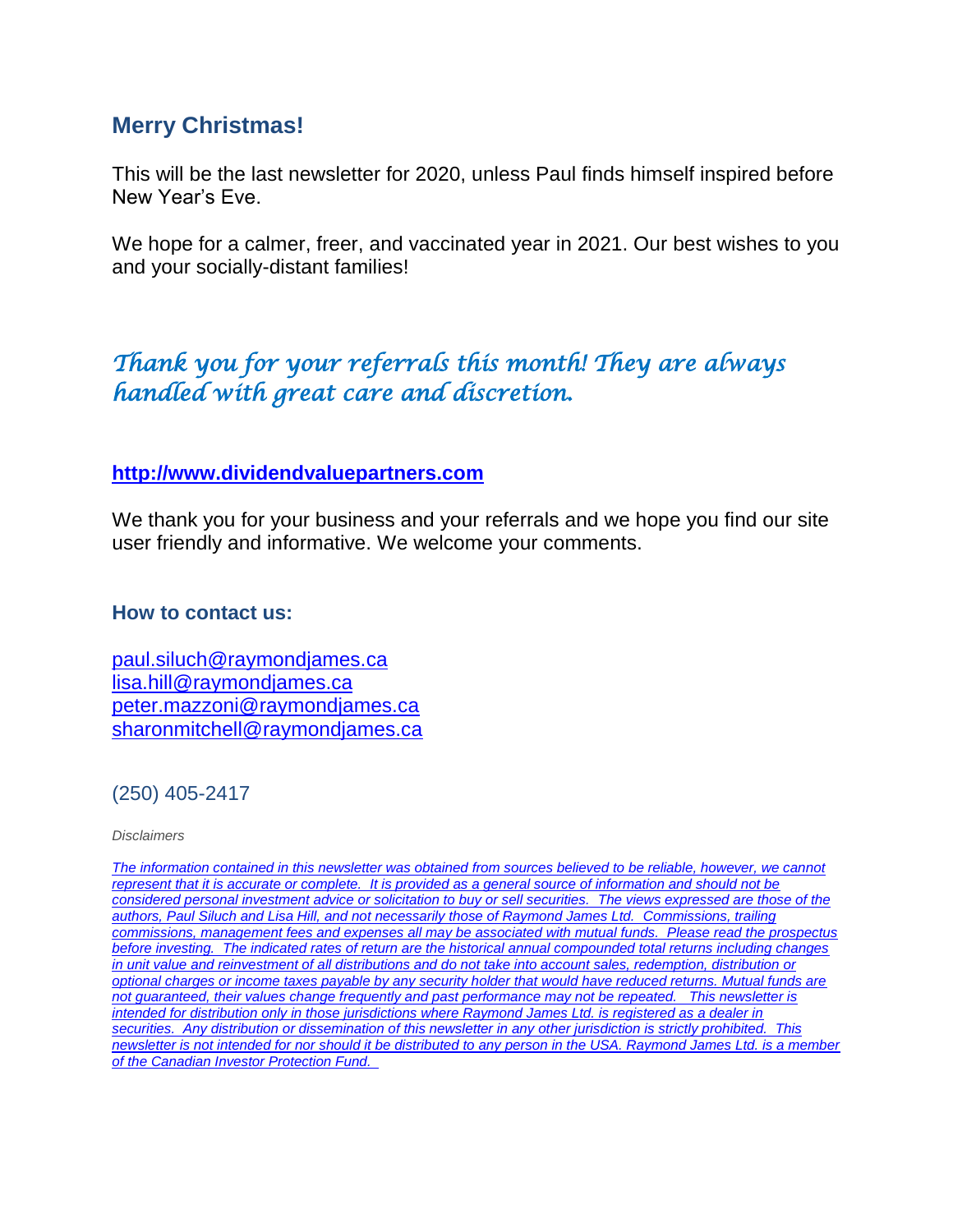*Raymond James [does not accept orders and/or instructions regarding your account by e-mail, voice mail, fax or any](https://eur04.safelinks.protection.outlook.com/?url=https%3A%2F%2Furldefense.proofpoint.com%2Fv2%2Furl%3Fu%3Dhttps-3A__nam11.safelinks.protection.outlook.com_-3Furl-3Dhttps-253A-252F-252Fowa-2Dkel.raymondjames.ca-252Fowa-252Fredir.aspx-253FSURL-253Dz0BxOCXDlQ-2DAad1f-5Fa9igaARxm5Rd1VXE7UcmD4mZ3IZiacj7DPTCG0AYQBpAGwAdABvADoAcABhAHUAbAAuAHMAaQBsAHUAYwBoAEAAcgBhAHkAbQBvAG4AZABqAGEAbQBlAHMALgBjAGEA-2526URL-253Dmailto-25253apaul.siluch-252540raymondjames.ca-26data-3D02-257C01-257C-257Cc172461ecbee4482512908d85e8192cf-257C84df9e7fe9f640afb435aaaaaaaaaaaa-257C1-257C0-257C637363258183645669-26sdata-3DjKvjWtH2krR43u3J3z5Cv9nHD0QMiBAUf4SY0jMfuYE-253D-26reserved-3D0%26d%3DDwMF-g%26c%3DK3dQCUGiI1B95NJ6cl3GoyhMW2dvBOfimZA-83UXll0%26r%3D_6MBBSGYsFznIBwslhTiqBKEz4pHUCTd_9tbh_EpUMY%26m%3D7qOaEnVxLdGuCP74qXGTNk9xkBSFm8R3CYYmRfTv9PQ%26s%3Dm8uHgNiRKEtIPVRoT8MsE-O97e6Q7JVm8rnhQdyv494%26e%3D&data=02%7C01%7C%7C8a16eb9ab3cc4e585bab08d86b14e24b%7C84df9e7fe9f640afb435aaaaaaaaaaaa%7C1%7C0%7C637377085227574385&sdata=Ho7sOwUmuuXXUdRweJZXqUUcFhlxC%2FMAZbbIsskkx1g%3D&reserved=0)  alternate method. [Transactional details do not supersede normal trade confirmations or statements.](https://eur04.safelinks.protection.outlook.com/?url=https%3A%2F%2Furldefense.proofpoint.com%2Fv2%2Furl%3Fu%3Dhttps-3A__nam11.safelinks.protection.outlook.com_-3Furl-3Dhttps-253A-252F-252Fowa-2Dkel.raymondjames.ca-252Fowa-252Fredir.aspx-253FSURL-253Dz0BxOCXDlQ-2DAad1f-5Fa9igaARxm5Rd1VXE7UcmD4mZ3IZiacj7DPTCG0AYQBpAGwAdABvADoAcABhAHUAbAAuAHMAaQBsAHUAYwBoAEAAcgBhAHkAbQBvAG4AZABqAGEAbQBlAHMALgBjAGEA-2526URL-253Dmailto-25253apaul.siluch-252540raymondjames.ca-26data-3D02-257C01-257C-257Cc172461ecbee4482512908d85e8192cf-257C84df9e7fe9f640afb435aaaaaaaaaaaa-257C1-257C0-257C637363258183645669-26sdata-3DjKvjWtH2krR43u3J3z5Cv9nHD0QMiBAUf4SY0jMfuYE-253D-26reserved-3D0%26d%3DDwMF-g%26c%3DK3dQCUGiI1B95NJ6cl3GoyhMW2dvBOfimZA-83UXll0%26r%3D_6MBBSGYsFznIBwslhTiqBKEz4pHUCTd_9tbh_EpUMY%26m%3D7qOaEnVxLdGuCP74qXGTNk9xkBSFm8R3CYYmRfTv9PQ%26s%3Dm8uHgNiRKEtIPVRoT8MsE-O97e6Q7JVm8rnhQdyv494%26e%3D&data=02%7C01%7C%7C8a16eb9ab3cc4e585bab08d86b14e24b%7C84df9e7fe9f640afb435aaaaaaaaaaaa%7C1%7C0%7C637377085227574385&sdata=Ho7sOwUmuuXXUdRweJZXqUUcFhlxC%2FMAZbbIsskkx1g%3D&reserved=0) E-mail sent [through the Internet is not secure or confidential.](https://eur04.safelinks.protection.outlook.com/?url=https%3A%2F%2Furldefense.proofpoint.com%2Fv2%2Furl%3Fu%3Dhttps-3A__nam11.safelinks.protection.outlook.com_-3Furl-3Dhttps-253A-252F-252Fowa-2Dkel.raymondjames.ca-252Fowa-252Fredir.aspx-253FSURL-253Dz0BxOCXDlQ-2DAad1f-5Fa9igaARxm5Rd1VXE7UcmD4mZ3IZiacj7DPTCG0AYQBpAGwAdABvADoAcABhAHUAbAAuAHMAaQBsAHUAYwBoAEAAcgBhAHkAbQBvAG4AZABqAGEAbQBlAHMALgBjAGEA-2526URL-253Dmailto-25253apaul.siluch-252540raymondjames.ca-26data-3D02-257C01-257C-257Cc172461ecbee4482512908d85e8192cf-257C84df9e7fe9f640afb435aaaaaaaaaaaa-257C1-257C0-257C637363258183645669-26sdata-3DjKvjWtH2krR43u3J3z5Cv9nHD0QMiBAUf4SY0jMfuYE-253D-26reserved-3D0%26d%3DDwMF-g%26c%3DK3dQCUGiI1B95NJ6cl3GoyhMW2dvBOfimZA-83UXll0%26r%3D_6MBBSGYsFznIBwslhTiqBKEz4pHUCTd_9tbh_EpUMY%26m%3D7qOaEnVxLdGuCP74qXGTNk9xkBSFm8R3CYYmRfTv9PQ%26s%3Dm8uHgNiRKEtIPVRoT8MsE-O97e6Q7JVm8rnhQdyv494%26e%3D&data=02%7C01%7C%7C8a16eb9ab3cc4e585bab08d86b14e24b%7C84df9e7fe9f640afb435aaaaaaaaaaaa%7C1%7C0%7C637377085227574385&sdata=Ho7sOwUmuuXXUdRweJZXqUUcFhlxC%2FMAZbbIsskkx1g%3D&reserved=0) We reserve the right to monitor all e-mail.*

*[Any information provided in this e-mail has been prepared from sources believed to be reliable, but is not guaranteed](https://eur04.safelinks.protection.outlook.com/?url=https%3A%2F%2Furldefense.proofpoint.com%2Fv2%2Furl%3Fu%3Dhttps-3A__nam11.safelinks.protection.outlook.com_-3Furl-3Dhttps-253A-252F-252Fowa-2Dkel.raymondjames.ca-252Fowa-252Fredir.aspx-253FSURL-253Dz0BxOCXDlQ-2DAad1f-5Fa9igaARxm5Rd1VXE7UcmD4mZ3IZiacj7DPTCG0AYQBpAGwAdABvADoAcABhAHUAbAAuAHMAaQBsAHUAYwBoAEAAcgBhAHkAbQBvAG4AZABqAGEAbQBlAHMALgBjAGEA-2526URL-253Dmailto-25253apaul.siluch-252540raymondjames.ca-26data-3D02-257C01-257C-257Cc172461ecbee4482512908d85e8192cf-257C84df9e7fe9f640afb435aaaaaaaaaaaa-257C1-257C0-257C637363258183645669-26sdata-3DjKvjWtH2krR43u3J3z5Cv9nHD0QMiBAUf4SY0jMfuYE-253D-26reserved-3D0%26d%3DDwMF-g%26c%3DK3dQCUGiI1B95NJ6cl3GoyhMW2dvBOfimZA-83UXll0%26r%3D_6MBBSGYsFznIBwslhTiqBKEz4pHUCTd_9tbh_EpUMY%26m%3D7qOaEnVxLdGuCP74qXGTNk9xkBSFm8R3CYYmRfTv9PQ%26s%3Dm8uHgNiRKEtIPVRoT8MsE-O97e6Q7JVm8rnhQdyv494%26e%3D&data=02%7C01%7C%7C8a16eb9ab3cc4e585bab08d86b14e24b%7C84df9e7fe9f640afb435aaaaaaaaaaaa%7C1%7C0%7C637377085227584381&sdata=zi7yMW%2BurXrnBH6EQwZL8ErwbT7N5rpqRg9vUu%2BWY0o%3D&reserved=0)  by Raymond James [and is not a complete summary or statement of all available data necessary for making an](https://eur04.safelinks.protection.outlook.com/?url=https%3A%2F%2Furldefense.proofpoint.com%2Fv2%2Furl%3Fu%3Dhttps-3A__nam11.safelinks.protection.outlook.com_-3Furl-3Dhttps-253A-252F-252Fowa-2Dkel.raymondjames.ca-252Fowa-252Fredir.aspx-253FSURL-253Dz0BxOCXDlQ-2DAad1f-5Fa9igaARxm5Rd1VXE7UcmD4mZ3IZiacj7DPTCG0AYQBpAGwAdABvADoAcABhAHUAbAAuAHMAaQBsAHUAYwBoAEAAcgBhAHkAbQBvAG4AZABqAGEAbQBlAHMALgBjAGEA-2526URL-253Dmailto-25253apaul.siluch-252540raymondjames.ca-26data-3D02-257C01-257C-257Cc172461ecbee4482512908d85e8192cf-257C84df9e7fe9f640afb435aaaaaaaaaaaa-257C1-257C0-257C637363258183645669-26sdata-3DjKvjWtH2krR43u3J3z5Cv9nHD0QMiBAUf4SY0jMfuYE-253D-26reserved-3D0%26d%3DDwMF-g%26c%3DK3dQCUGiI1B95NJ6cl3GoyhMW2dvBOfimZA-83UXll0%26r%3D_6MBBSGYsFznIBwslhTiqBKEz4pHUCTd_9tbh_EpUMY%26m%3D7qOaEnVxLdGuCP74qXGTNk9xkBSFm8R3CYYmRfTv9PQ%26s%3Dm8uHgNiRKEtIPVRoT8MsE-O97e6Q7JVm8rnhQdyv494%26e%3D&data=02%7C01%7C%7C8a16eb9ab3cc4e585bab08d86b14e24b%7C84df9e7fe9f640afb435aaaaaaaaaaaa%7C1%7C0%7C637377085227584381&sdata=zi7yMW%2BurXrnBH6EQwZL8ErwbT7N5rpqRg9vUu%2BWY0o%3D&reserved=0)  investment decision. [Any information provided is for informational purposes only and does not constitute a](https://eur04.safelinks.protection.outlook.com/?url=https%3A%2F%2Furldefense.proofpoint.com%2Fv2%2Furl%3Fu%3Dhttps-3A__nam11.safelinks.protection.outlook.com_-3Furl-3Dhttps-253A-252F-252Fowa-2Dkel.raymondjames.ca-252Fowa-252Fredir.aspx-253FSURL-253Dz0BxOCXDlQ-2DAad1f-5Fa9igaARxm5Rd1VXE7UcmD4mZ3IZiacj7DPTCG0AYQBpAGwAdABvADoAcABhAHUAbAAuAHMAaQBsAHUAYwBoAEAAcgBhAHkAbQBvAG4AZABqAGEAbQBlAHMALgBjAGEA-2526URL-253Dmailto-25253apaul.siluch-252540raymondjames.ca-26data-3D02-257C01-257C-257Cc172461ecbee4482512908d85e8192cf-257C84df9e7fe9f640afb435aaaaaaaaaaaa-257C1-257C0-257C637363258183645669-26sdata-3DjKvjWtH2krR43u3J3z5Cv9nHD0QMiBAUf4SY0jMfuYE-253D-26reserved-3D0%26d%3DDwMF-g%26c%3DK3dQCUGiI1B95NJ6cl3GoyhMW2dvBOfimZA-83UXll0%26r%3D_6MBBSGYsFznIBwslhTiqBKEz4pHUCTd_9tbh_EpUMY%26m%3D7qOaEnVxLdGuCP74qXGTNk9xkBSFm8R3CYYmRfTv9PQ%26s%3Dm8uHgNiRKEtIPVRoT8MsE-O97e6Q7JVm8rnhQdyv494%26e%3D&data=02%7C01%7C%7C8a16eb9ab3cc4e585bab08d86b14e24b%7C84df9e7fe9f640afb435aaaaaaaaaaaa%7C1%7C0%7C637377085227584381&sdata=zi7yMW%2BurXrnBH6EQwZL8ErwbT7N5rpqRg9vUu%2BWY0o%3D&reserved=0)  recommendation. Raymond James [and its employees may own options, rights or warrants to purchase any of the](https://eur04.safelinks.protection.outlook.com/?url=https%3A%2F%2Furldefense.proofpoint.com%2Fv2%2Furl%3Fu%3Dhttps-3A__nam11.safelinks.protection.outlook.com_-3Furl-3Dhttps-253A-252F-252Fowa-2Dkel.raymondjames.ca-252Fowa-252Fredir.aspx-253FSURL-253Dz0BxOCXDlQ-2DAad1f-5Fa9igaARxm5Rd1VXE7UcmD4mZ3IZiacj7DPTCG0AYQBpAGwAdABvADoAcABhAHUAbAAuAHMAaQBsAHUAYwBoAEAAcgBhAHkAbQBvAG4AZABqAGEAbQBlAHMALgBjAGEA-2526URL-253Dmailto-25253apaul.siluch-252540raymondjames.ca-26data-3D02-257C01-257C-257Cc172461ecbee4482512908d85e8192cf-257C84df9e7fe9f640afb435aaaaaaaaaaaa-257C1-257C0-257C637363258183645669-26sdata-3DjKvjWtH2krR43u3J3z5Cv9nHD0QMiBAUf4SY0jMfuYE-253D-26reserved-3D0%26d%3DDwMF-g%26c%3DK3dQCUGiI1B95NJ6cl3GoyhMW2dvBOfimZA-83UXll0%26r%3D_6MBBSGYsFznIBwslhTiqBKEz4pHUCTd_9tbh_EpUMY%26m%3D7qOaEnVxLdGuCP74qXGTNk9xkBSFm8R3CYYmRfTv9PQ%26s%3Dm8uHgNiRKEtIPVRoT8MsE-O97e6Q7JVm8rnhQdyv494%26e%3D&data=02%7C01%7C%7C8a16eb9ab3cc4e585bab08d86b14e24b%7C84df9e7fe9f640afb435aaaaaaaaaaaa%7C1%7C0%7C637377085227584381&sdata=zi7yMW%2BurXrnBH6EQwZL8ErwbT7N5rpqRg9vUu%2BWY0o%3D&reserved=0)  securities mentioned in e-mail. [This e-mail is intended only for the person or entity to which it is addressed and may](https://eur04.safelinks.protection.outlook.com/?url=https%3A%2F%2Furldefense.proofpoint.com%2Fv2%2Furl%3Fu%3Dhttps-3A__nam11.safelinks.protection.outlook.com_-3Furl-3Dhttps-253A-252F-252Fowa-2Dkel.raymondjames.ca-252Fowa-252Fredir.aspx-253FSURL-253Dz0BxOCXDlQ-2DAad1f-5Fa9igaARxm5Rd1VXE7UcmD4mZ3IZiacj7DPTCG0AYQBpAGwAdABvADoAcABhAHUAbAAuAHMAaQBsAHUAYwBoAEAAcgBhAHkAbQBvAG4AZABqAGEAbQBlAHMALgBjAGEA-2526URL-253Dmailto-25253apaul.siluch-252540raymondjames.ca-26data-3D02-257C01-257C-257Cc172461ecbee4482512908d85e8192cf-257C84df9e7fe9f640afb435aaaaaaaaaaaa-257C1-257C0-257C637363258183645669-26sdata-3DjKvjWtH2krR43u3J3z5Cv9nHD0QMiBAUf4SY0jMfuYE-253D-26reserved-3D0%26d%3DDwMF-g%26c%3DK3dQCUGiI1B95NJ6cl3GoyhMW2dvBOfimZA-83UXll0%26r%3D_6MBBSGYsFznIBwslhTiqBKEz4pHUCTd_9tbh_EpUMY%26m%3D7qOaEnVxLdGuCP74qXGTNk9xkBSFm8R3CYYmRfTv9PQ%26s%3Dm8uHgNiRKEtIPVRoT8MsE-O97e6Q7JVm8rnhQdyv494%26e%3D&data=02%7C01%7C%7C8a16eb9ab3cc4e585bab08d86b14e24b%7C84df9e7fe9f640afb435aaaaaaaaaaaa%7C1%7C0%7C637377085227584381&sdata=zi7yMW%2BurXrnBH6EQwZL8ErwbT7N5rpqRg9vUu%2BWY0o%3D&reserved=0)*  contain confidential and/or privileged material. Any review, retransmission, dissemination or other use of, or taking of *[any action in reliance upon, this information by persons or entities other than the intended recipient is prohibited.](https://eur04.safelinks.protection.outlook.com/?url=https%3A%2F%2Furldefense.proofpoint.com%2Fv2%2Furl%3Fu%3Dhttps-3A__nam11.safelinks.protection.outlook.com_-3Furl-3Dhttps-253A-252F-252Fowa-2Dkel.raymondjames.ca-252Fowa-252Fredir.aspx-253FSURL-253Dz0BxOCXDlQ-2DAad1f-5Fa9igaARxm5Rd1VXE7UcmD4mZ3IZiacj7DPTCG0AYQBpAGwAdABvADoAcABhAHUAbAAuAHMAaQBsAHUAYwBoAEAAcgBhAHkAbQBvAG4AZABqAGEAbQBlAHMALgBjAGEA-2526URL-253Dmailto-25253apaul.siluch-252540raymondjames.ca-26data-3D02-257C01-257C-257Cc172461ecbee4482512908d85e8192cf-257C84df9e7fe9f640afb435aaaaaaaaaaaa-257C1-257C0-257C637363258183645669-26sdata-3DjKvjWtH2krR43u3J3z5Cv9nHD0QMiBAUf4SY0jMfuYE-253D-26reserved-3D0%26d%3DDwMF-g%26c%3DK3dQCUGiI1B95NJ6cl3GoyhMW2dvBOfimZA-83UXll0%26r%3D_6MBBSGYsFznIBwslhTiqBKEz4pHUCTd_9tbh_EpUMY%26m%3D7qOaEnVxLdGuCP74qXGTNk9xkBSFm8R3CYYmRfTv9PQ%26s%3Dm8uHgNiRKEtIPVRoT8MsE-O97e6Q7JVm8rnhQdyv494%26e%3D&data=02%7C01%7C%7C8a16eb9ab3cc4e585bab08d86b14e24b%7C84df9e7fe9f640afb435aaaaaaaaaaaa%7C1%7C0%7C637377085227584381&sdata=zi7yMW%2BurXrnBH6EQwZL8ErwbT7N5rpqRg9vUu%2BWY0o%3D&reserved=0)*

*This email newsletter may provide links to other Internet sites for the convenience of users. Raymond James Ltd. is not responsible for the availability or content of these external sites, nor does Raymond James Ltd endorse, warrant or guarantee the products, services or information described or offered at these other Internet sites. Users cannot assume that the external sites will abide by the same Privacy Policy which Raymond James Ltd adheres to.*

*Commissions, trailing commissions, management fees and expenses all may be associated with mutual fund investments. Please read the prospectus before investing. There can be no assurances that the fund will be able to maintain its net asset value per security at a constant amount or that the full amount of your investment in the fund will be returned to you. Mutual funds and other securities are not insured nor guaranteed, their values change frequently and past performance may not be repeated.*

*Netflix, Inc. - Raymond James & Associates, Inc. makes a market in the shares of Netflix, Inc.*

*Prices shown as of December 10th, 2020*

*You are receiving this message because our records indicate that you have requested this information. If you no longer wish to receive research from Raymond James, please reply to this message with unsubscribe in the subject line and include your name and/or company name in the message. Additional Risk and Disclosure information, as well as more information on the Raymond James rating system and suitability categories, is available at [www.rjcapitalmarkets.com/Disclosures/Index.](https://eur04.safelinks.protection.outlook.com/?url=https%3A%2F%2Furldefense.proofpoint.com%2Fv2%2Furl%3Fu%3Dhttps-3A__nam11.safelinks.protection.outlook.com_-3Furl-3Dhttps-253A-252F-252Fowa-2Dkel.raymondjames.ca-252Fowa-252Fredir.aspx-253FSURL-253DxhOB4gpVfLOskwdkUL9L2f18Fq4IG2rgvMfuIIX7BlwZiacj7DPTCGgAdAB0AHAAOgAvAC8AdwB3AHcALgByAGoAYwBhAHAAaQB0AGEAbABtAGEAcgBrAGUAdABzAC4AYwBvAG0ALwBEAGkAcwBjAGwAbwBzAHUAcgBlAHMALwBJAG4AZABlAHgA-2526URL-253Dhttp-25253a-25252f-25252fwww.rjcapitalmarkets.com-25252fDisclosures-25252fIndex-26data-3D02-257C01-257C-257Cc172461ecbee4482512908d85e8192cf-257C84df9e7fe9f640afb435aaaaaaaaaaaa-257C1-257C0-257C637363258183655664-26sdata-3DoIGN-252B1v-252BJNQ-252BZPo1ywEHtDOfbELe3OmLG-252FFg-252FM3Utoc-253D-26reserved-3D0%26d%3DDwMF-g%26c%3DK3dQCUGiI1B95NJ6cl3GoyhMW2dvBOfimZA-83UXll0%26r%3D_6MBBSGYsFznIBwslhTiqBKEz4pHUCTd_9tbh_EpUMY%26m%3D7qOaEnVxLdGuCP74qXGTNk9xkBSFm8R3CYYmRfTv9PQ%26s%3DDBdK_pzBuQHicYmhkDa-8JlRVcVl-oi24aL_wseaH40%26e%3D&data=02%7C01%7C%7C8a16eb9ab3cc4e585bab08d86b14e24b%7C84df9e7fe9f640afb435aaaaaaaaaaaa%7C1%7C0%7C637377085227594375&sdata=vgGto1%2FhV2xjMnN%2FKDjJX5uFHJYLmdfONSg1ff%2FTQzY%3D&reserved=0)*

\_\_\_\_\_\_\_\_\_\_\_\_\_\_\_\_\_\_\_\_\_\_\_\_\_\_\_\_\_\_\_\_\_\_\_\_\_\_\_\_\_\_\_\_\_\_\_\_\_\_\_\_\_\_\_\_\_\_\_\_\_\_\_\_\_\_\_\_\_\_\_\_\_\_\_\_\_\_\_\_\_\_\_\_

\_\_\_\_\_\_\_\_\_\_\_\_\_\_\_\_\_\_\_\_\_\_\_\_\_\_\_\_\_\_\_\_\_\_\_\_\_\_\_\_\_\_\_\_\_\_\_\_\_\_\_\_\_\_\_\_\_\_\_\_\_\_\_\_\_\_\_\_\_\_\_\_\_\_\_\_\_\_\_\_\_\_\_\_

To unsubscribe and no longer receive any email communications from this sender, including information about your account, please either clic[k here](mailto:paul.siluch@raymondjames.ca?subject=[UNSUBSCRIBE]&body=I%20wish%20to%20unsubscribe%20from%20all%20commercial%20electronic%20messages%20from%20this%20sender.%20%20There%20may%20be%20other%20employees%20or%20agents%20within%20Raymond%20James%20which%20communicate%20with%20me%20electronically%20and%20I%20understand%20that%20I%20may%20unsubscribe%20from%20these%20senders%20separately.) or send a reply email to the sender with [UNSUBSCRIBE] in the subject line.

Pour vous désabonner de cet expéditeur soit clique[r ici](mailto:paul.siluch@raymondjames.ca?subject=[UNSUBSCRIBE]&body=Je%20souhaite%20me%20désinscrire%20de%20tous%20les%20messages%20électroniques%20commerciaux.%20Il%20peut%20y%20avoir%20d) ou envoyer un e-mail de réponse à l'expéditeur avec [UNSUBSCRIBE] dans la ligne d'objet.

This message and any attachments are intended only for the use of the addressee or their authorized representative. It may contain information that is privileged and/or confidential. Any unauthorized dissemination, distribution or copying of this communication or any part thereof, in any form whatsoever is strictly prohibited. If you have received this communication in error, please delete permanently the original e-mail and attachments, destroy all hard copies that may exist, and notify the sender immediately. Raymond James may monitor and review the content of all email communications. Trade instructions by email or voicemail will not be accepted or acted upon. Please contact us directly by telephone to place trades. Unless otherwise stated, opinions expressed in this email are those of the author and are not endorsed by Raymond James. Raymond James accepts no liability for any errors, omissions, loss or damage arising from the content, transmission or receipt of this email. The designation Raymond James, mentioned in this notice and disclaimer, refers to and include the following divisions and entities: Raymond James Ltd., a member of the Investment Industry Regulatory Organization of Canada (IIROC) and of the Canadian Investor Protection Fund (CIPF); its divisions 3Macs, MacDougall, MacDougall & MacTier and Raymond James Correspondent Services; and its subsidiaries: Raymond James Financial Planning Ltd. registered as a life insurance agency in all provinces except the province of Québec where it is registered as Financial Services Firm with the Autorité des marchés financiers (AMF); Raymond James Investment Counsel Ltd., a firm primarily